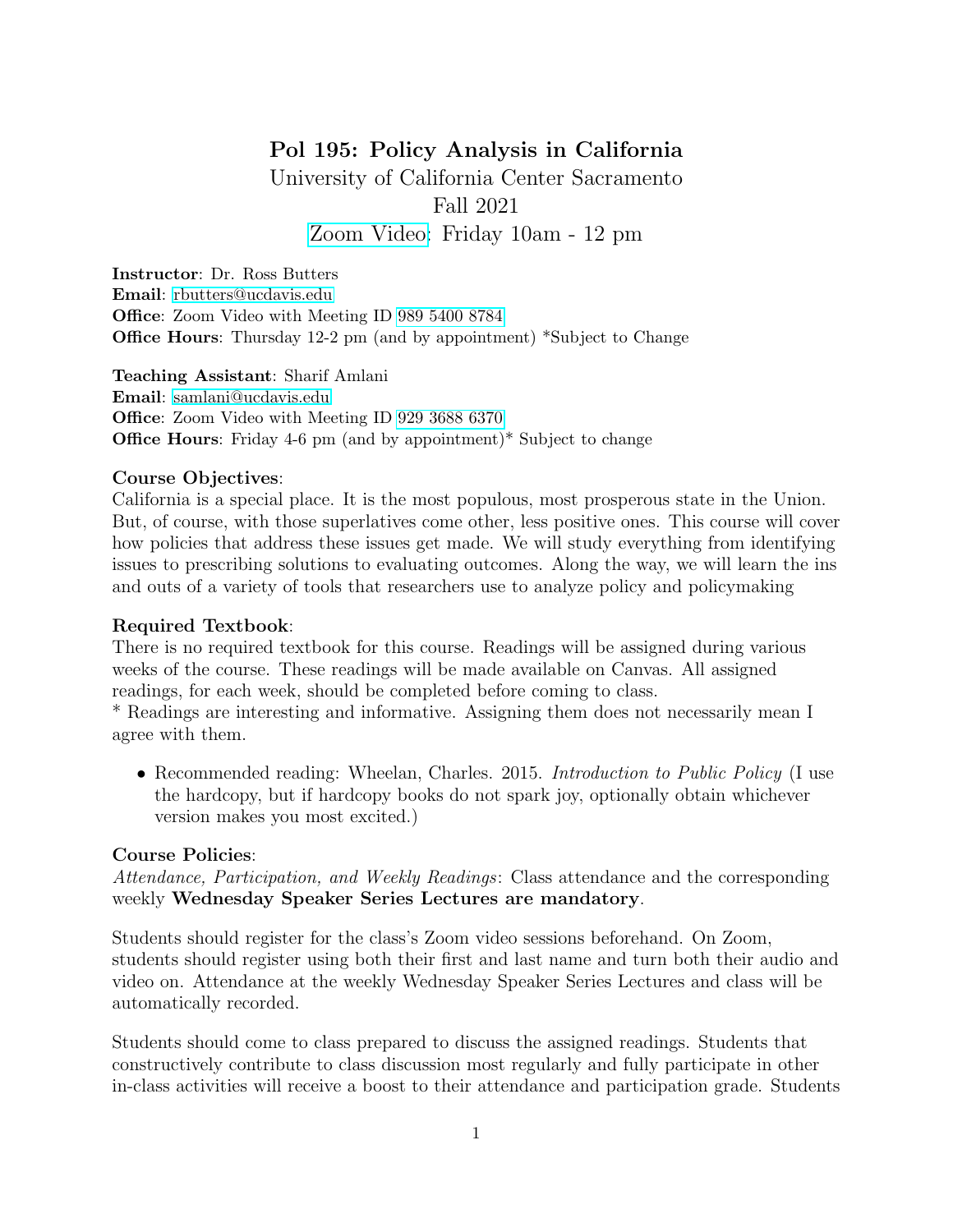that do not contribute to in-class discussion or fully participate in other in-class activities will receive a lower grade. Any student that has three or more absences will not be able to receive a passing grade for the class. Arriving 10 minutes late to class will count as an absence.

Students are allowed one excused absence for family emergencies, medical emergencies (accompanied by a note), or internship-related activity. Students must email [uccsabsences@ucdavis.edu](mailto:uccsabsences@ucdavis.edu) and complete a make-up assignment (assigned by the instructor) to receive an excused absence. After one excused absencse, absences are only excused for extenuating circumstances.

The course's Zoom Meeting ID is [989 1116 5627](https://ucdavis.zoom.us/j/98911165627)

Late Policy: Late assignments will be penalized 5% for each day they are late, including weekends. Extensions will be allowed only in the event of a medical or family emergency. The emergency must be documented [doctor's note] in order to be able to have an extension. If documentation is provided, then a decision will be made regarding whether you will be granted an extension. Any requests for an incomplete must be accompanied by a written medical report.

Grade Appeals: Students will have one week from when grades are posted to appeal their grade. All appeals must include a typed, double spaced statement explaining why you are requesting a grade appeal, and you must justify with evidence from your exam, paper, or summaries. If you choose to appeal your grade, the instructor reserves the right to increase or decrease the existing grade.

Pass/No Pass Grading: If you opt to take this course P/NP, in order to receive a P (Pass), you must turn in all required assignments. Failure to do so will result in you not being able to receive a P (Pass).

## Academic Honesty:

It goes without saying that all of your graded work must be done by you without assistance from others. You are encouraged to discuss the class and materials with others, but your answers to exam questions and your written essays must be yours and yours alone, with proper attribution for sources you wish to cite. If you are unfamiliar with the University's policy on academic dishonesty and associated penalties, see [Code of Academic Conduct.](https://ossja.ucdavis.edu/code-academic-conduct?utm_source=sja&utm_medium=redirect-page)

## Reporting Duties:

Please be advised that UC Center Sacramento professors, instructors, teaching assistants, and administrators are mandatory reporters under Title IX. This means that we are required to pass on reports from students, whether communicated verbally during class discussion or office hours or as part of a written assignment or exercise, to the UC Davis Title IX officer and other relevant UC Davis officials. If you wish to seek out help or resources with a non-mandated reporter, please see [Confidential and Non-Confidential](https://sexualviolence.ucdavis.edu/get-support) [Support Services.](https://sexualviolence.ucdavis.edu/get-support)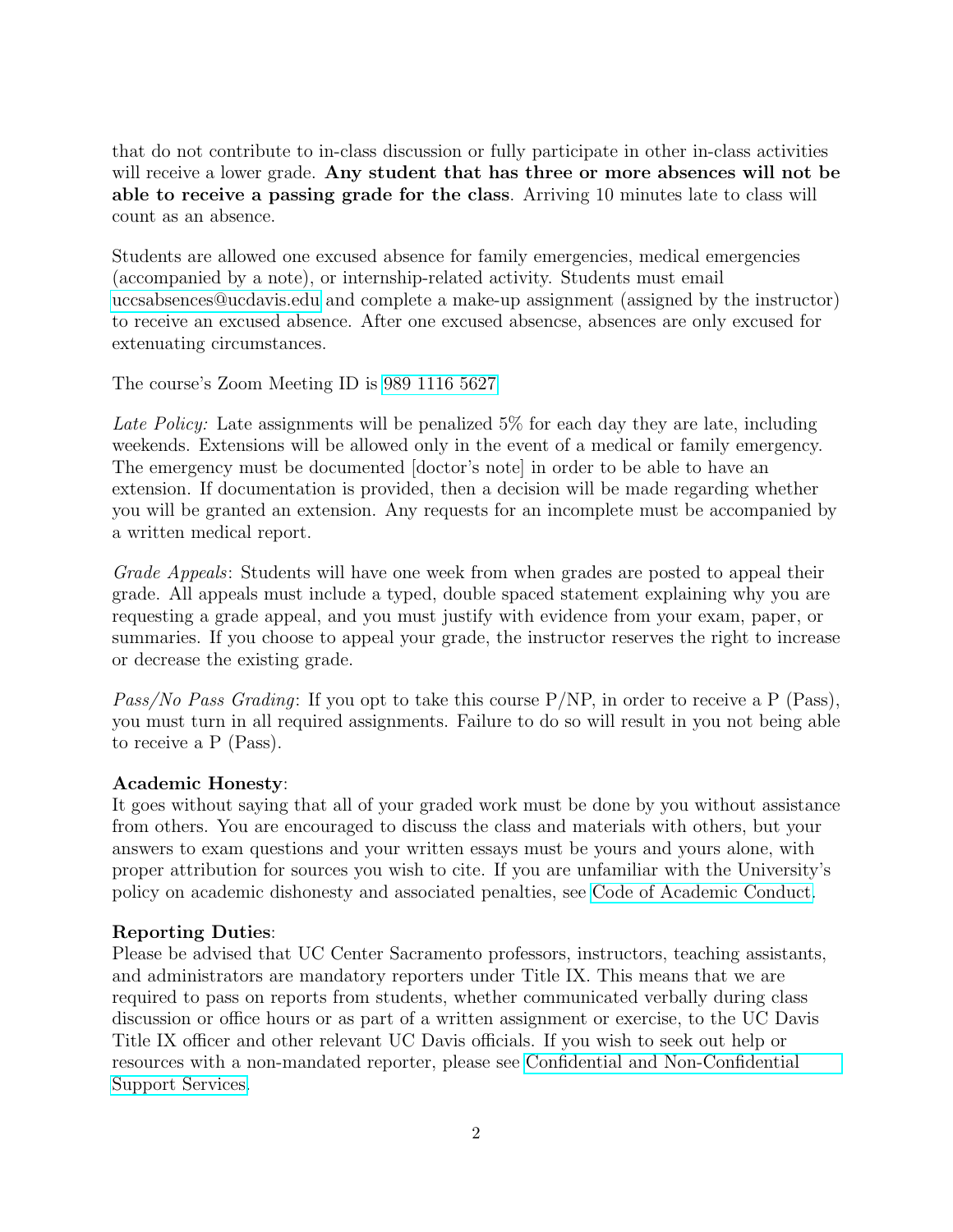#### Students with Disabilities:

Any student who, because of a disability, may require some special arrangements in order to meet any of the course requirements should contact the instructor as soon as possible to make necessary accommodations. It is the responsibility of the student to request accommodation for individual learning needs. UC Davis will make every attempt to accommodate all qualified students with disabilities.

#### Student Resources:

See<https://resources.ucdavis.edu/> for a list of UC Davis resources available to students, including health and wellness, academic, and counseling services.

## Grading Policy:

- Attendance and Participation 10\%
- Reading Quizzes  $10\%$
- Podcast Summaries 10%
- Policy Research Paper Proposal  $10\%$
- Midterm Exam 20%
- Policy Research Paper Background & Outline  $10\%$
- Final Policy Research Paper 30%

Reading Quizzes: To encourage reading and foster productive discussions, there will be weekly quizzes due before the start of class on Fridays on that week's assigned reading. Quizzes will be posted on Canvas ( 5 multiple choice questions, 15 minutes) at the end of the week and will be due any time before class on Friday.

Podcast Summaries: There are many important policy issues affecting California that we will not have time to cover in lecture. In order to become more familiar with the wide array of policies that impact California, students will listen to five different policy-related programs. A list of podcasts will be posted on Canvas, but students can also choose their own podcasts. After listening, students will complete a one-page double-spaced critical synopsis of the program that addresses the following: 1) title of the podcast and names of hosts and guests; 2) short summary that identifies questions or controversies addressed in the program; 3) why the policy issue is important to California, and 4) one policy argument you found compelling and why and one policy argument you found less-than-compelling and why. Summaries will be due every other week (except weeks 4 and 5).

Midterm Exam: The midterm exam will take place during the sixth week of the quarter and will cover lecture and reading material covered up to that point. A study guide for the exam will be provided at least a week before the scheduled exam time. The exam will be turned in on Canvas.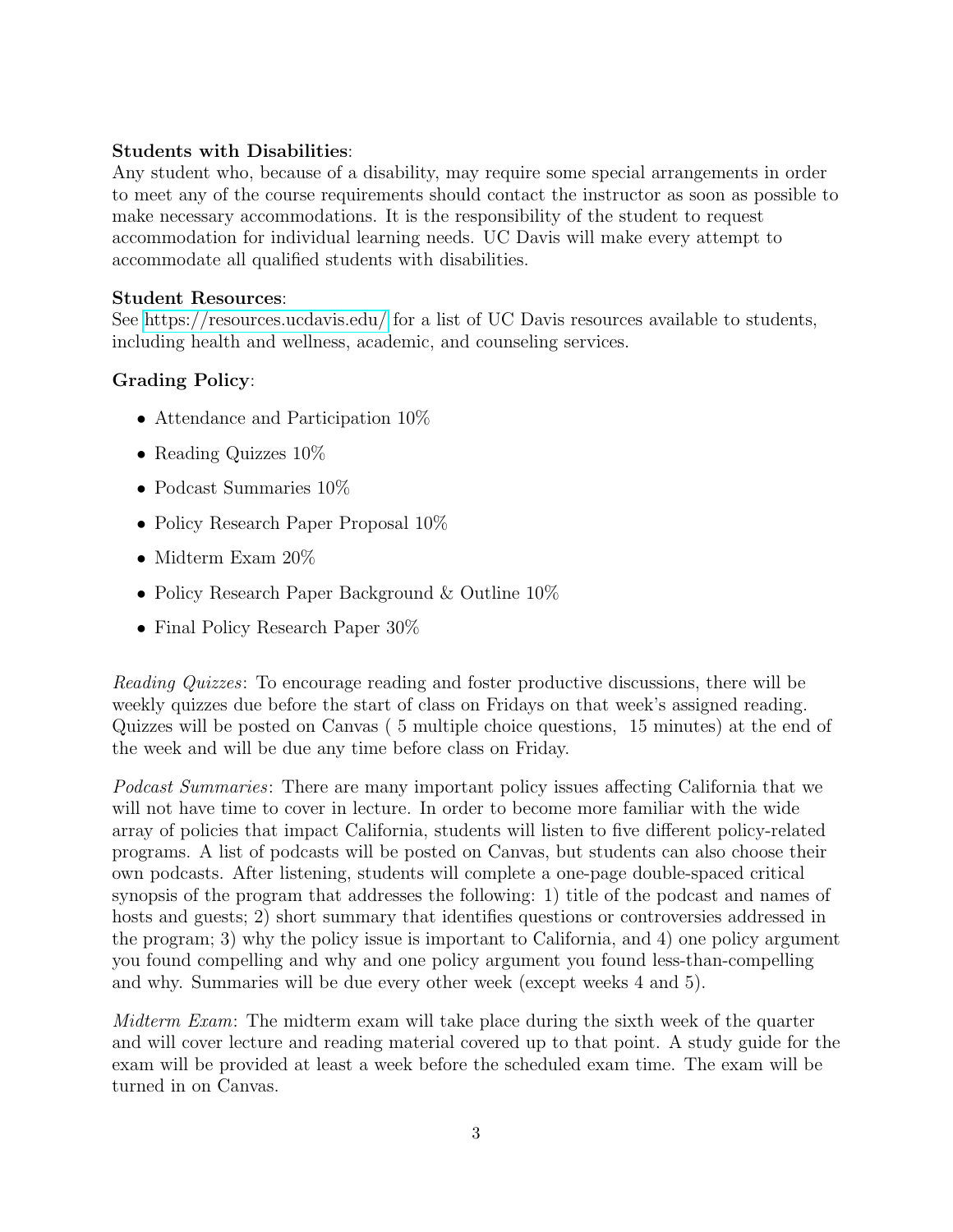Policy Research Paper: Students will complete a **Policy Research Paper** (15-20 pages). This policy research paper will examine an important public policy issue in California politics. Students will be required to submit a Policy Research Proposal in the third week of the course and a Policy Research Paper Background and Outline in the sixth week of the course. Details on the Policy Research Paper, Proposal, and Background and Outline will be provided. The Policy Research Paper will be due during the last week of the course. Late papers will be penalized 5% for each day they are late, including weekends. Papers that are more than three days late will not be accepted. All written work must reflect your own scholarship, in line with the UC Davis Code of Academic Conduct. For guidelines on avoiding plagiarism see the SJA at [http://sja.ucdavis.edu/.](http://sja.ucdavis.edu/) You are expected to be aware of these guidelines; ignorance of guidelines does not excuse a violation.

Extra Credit As an added bonus for attending the Wednesday speaker series, students who only miss one speaker series event will receive a 1 percentage point boost to their final grade. And students who attend every single speaker series event will receive a 2 percentage point boost to their final grade.

#### Tentative Course Schedule:

- Week 1 (September 24th): What is Public Policy?
- Week 2 (October 1st): Understanding Individual Behavior. Case Study: SB 277
	- Due before class:
		- ∗ Chapter 3, Wheelan
		- ∗ Reading Quiz
	- Due *after* class:
		- ∗ Podcast Summary 1 (by 11:59 pm)
- Week 3 (October 8th): Understanding Group Behavior. Case Study: California's Housing Crisis
	- Due before class:
		- ∗ Chapter 4, Wheelan
		- ∗ Reading Quiz
	- Due *after* class:
		- ∗ Policy Research Paper Proposal (by 11:59 pm)
- Week 4 (October 15th): Evaluating Social Welfare. Case Study: California's Three Strikes Sentencing Law
	- Due before class:
		- ∗ Shue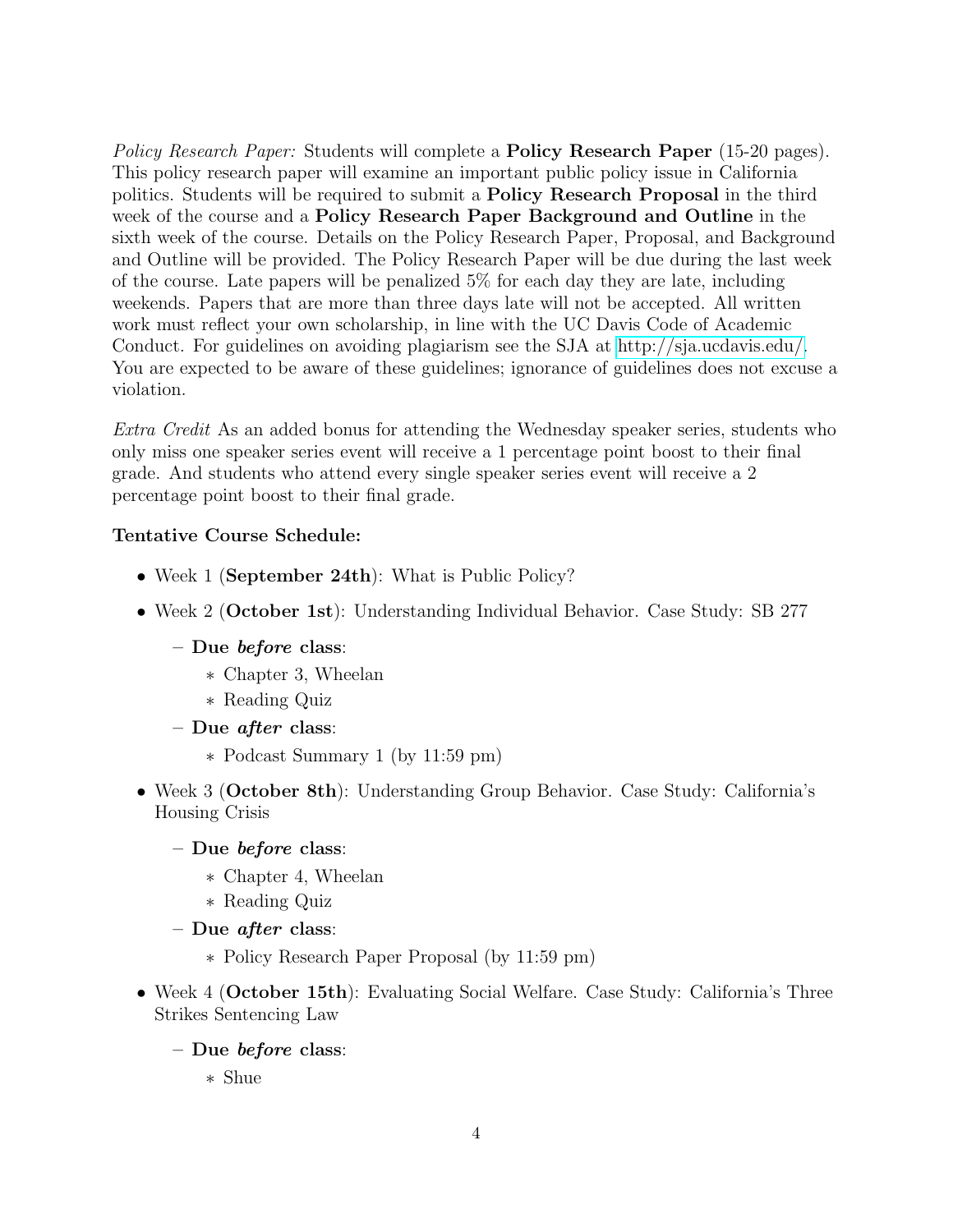- ∗ Reading Quiz
- Due *after* class:
	- ∗ Podcast Summary 2 (by 11:59 pm)
- Week 5 (October 22nd): The Political Process I. Case Study: Prop 187
	- Due before class:
		- ∗ Bowler, Nicholson, and Segura
		- ∗ Reading Quiz
	- Due *after* class:
		- ∗ Podcast Summary 3 (by 11:59 pm)
- Week 6 (October 29th): Midterm Exam
- Week 7 (November 5th): The Political Process II. Case Study: AB 540
	- Due before class:
		- ∗ Rich
		- ∗ Reading Quiz
	- Due after class:
		- ∗ Policy Research Paper Background and Outline (by 11:59 pm)
- Week 8 (November 12th): The Role of Government. Case Study: California's Water Crisis

#### – Due before class:

- ∗ Sefton
- ∗ Reading Quiz
- Due *after* class:
	- ∗ Podcast Summary 4 (by 11:59 pm)
- Week 9 (November 19th): The Role of Institutions
	- Due before class:
		- ∗ Chapter 14, Wheelan
		- ∗ Reading Quiz
	- Due *after* class:
		- ∗ Nothing!
- NO CLASS NOVEMBER 26th
- Week 10 (December 3rd): Program Evaluation. Case Study: Innovations in Healthcare Policy